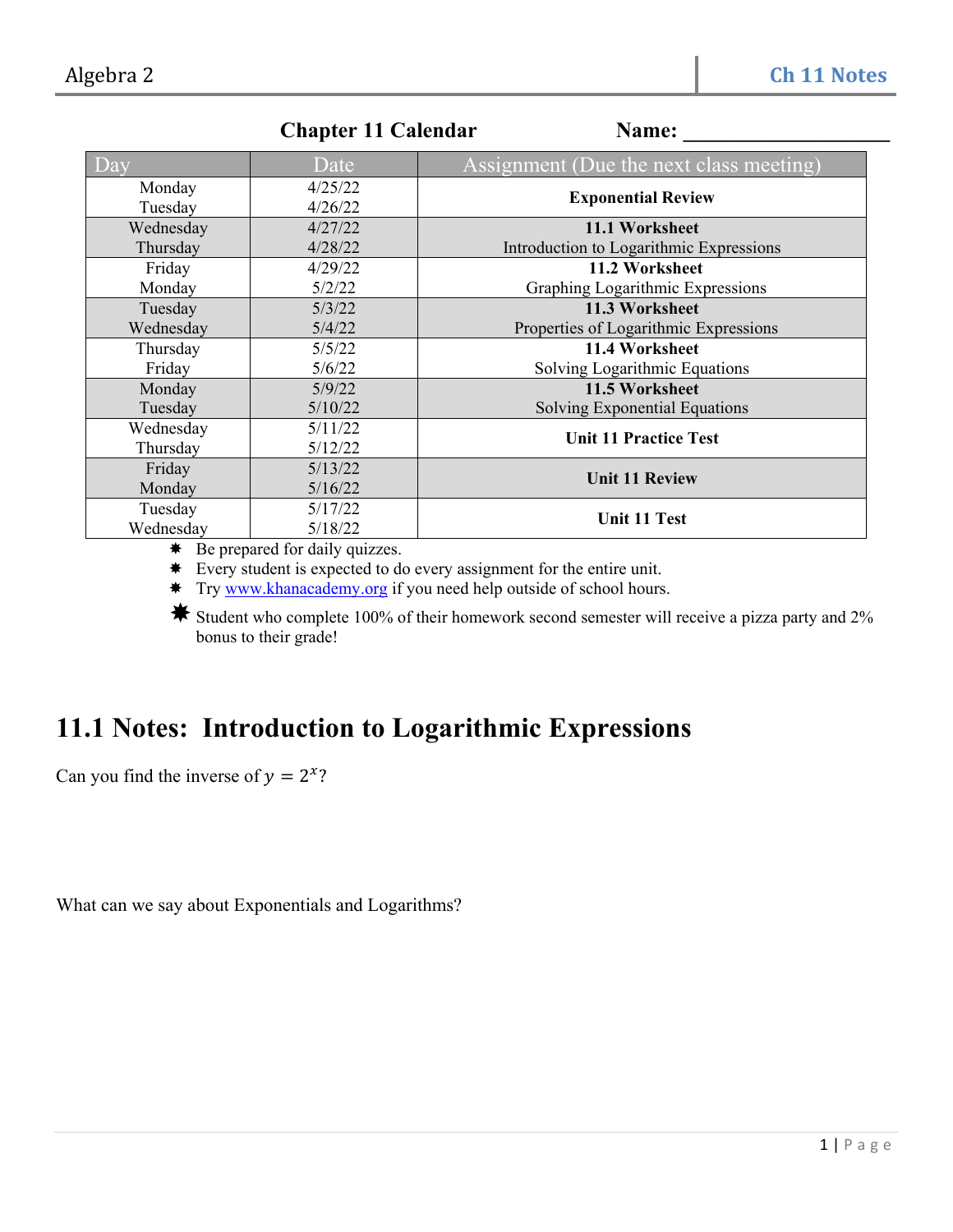| Log Form:                                            | <b>Exponential Form:</b> |
|------------------------------------------------------|--------------------------|
| Logarithm with Base b:                               |                          |
|                                                      |                          |
| <b>Logarithm with Base e:</b> (Natural Log) $[ln]$ : |                          |
|                                                      |                          |
| Logarithm with Base 10: (Common Log)                 |                          |
|                                                      |                          |

**Examples:** Rewrite the following equations in logarithm form or exponential form.

1)  $\log_3 81 = 4$  2)  $\log 1 = 0$ 

3) 
$$
2^3 = 8
$$
 4)  $(1/4)^{-1} = 4$ 

**You try!** Rewrite the following equations in logarithm form or exponential form.

a)  $4^3 = 64$ b)  $\log_2 32 = 5$  c)  $(1/2)^{-2} = 4$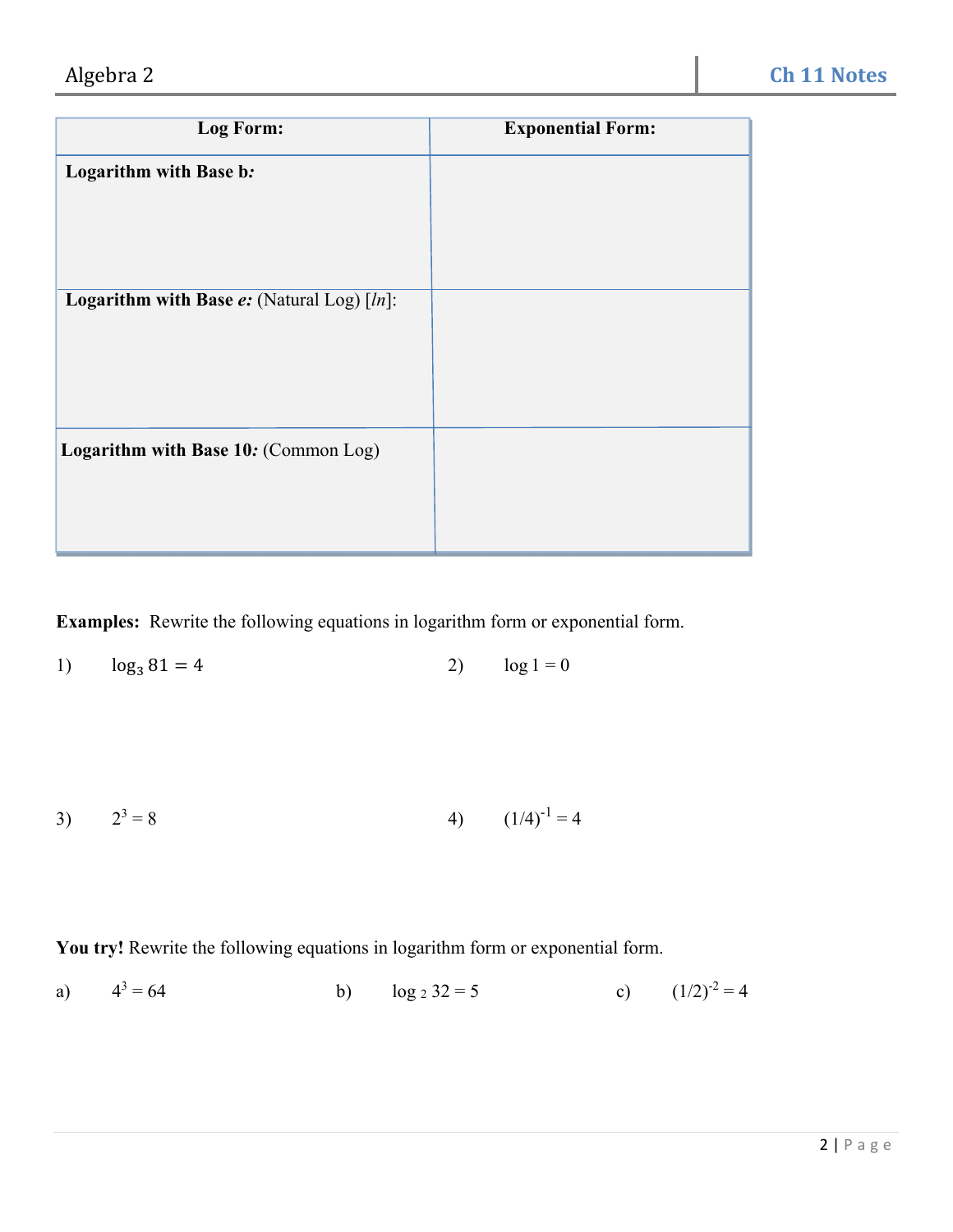**Examples:** Evaluate the following *without* a calculator.

| 5) | $log_4 64$     | 6) | log 0.001    |
|----|----------------|----|--------------|
|    |                |    |              |
|    |                |    |              |
|    |                |    |              |
| 7) | $\log y_4 256$ | 8) | $log_{64} 2$ |
|    |                |    |              |

**You try!** Evaluate the following *without* a calculator.

a) log 100 b) log<sub>27</sub> 3 c) log<sub>1/2</sub> 8

**\*Inverse functions:** Logarithms and exponentials are inverses if they have the **\_\_\_\_\_\_\_\_\_\_\_\_ \_\_\_\_\_\_\_\_\_\_\_\_.** 

| Properties of<br>Logs | $\log_b b^m =$ | $\log_b 1 =$ | $\log_b b =$ | $b^{\log_b m} =$ |
|-----------------------|----------------|--------------|--------------|------------------|
|-----------------------|----------------|--------------|--------------|------------------|

**Examples:** Simplify the following expressions.

9)  $10^{\log 4}$  10)  $e^{\ln 9}$  11)  $\log_5 5^3$ 

12)  $\log_3 27^x$  13)  $\log_5 25^{-2x}$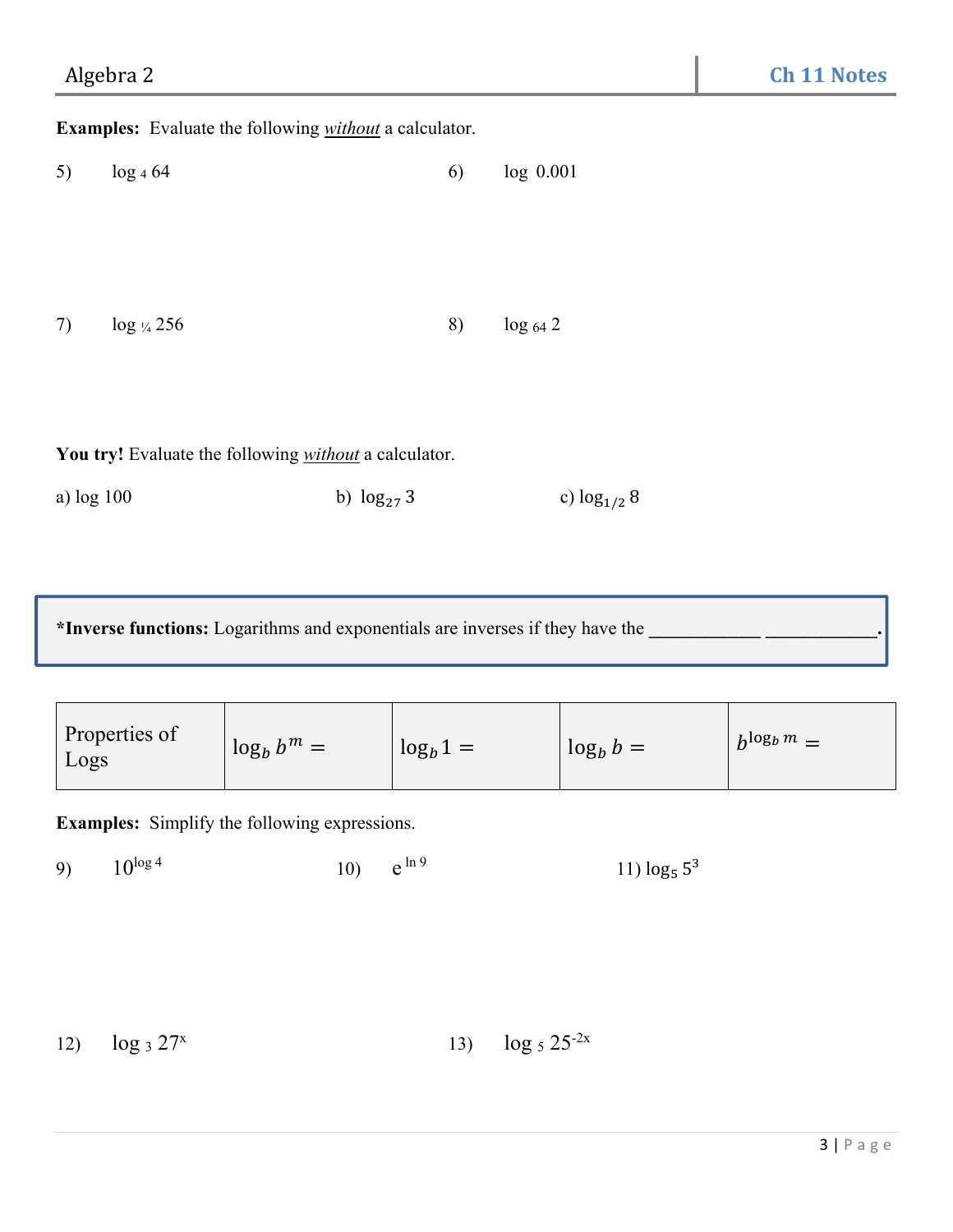16)  $\log_3 27 - \ln e + \log_2 32$ 

**You try!** Simplify the following expressions.

a)  $3^{\log_3 81}$  b)  $e^{\ln 12}$ 

c) 
$$
\log_4 64^{3x} + \ln e^{2x}
$$
 d)  $\log_2 64 - \log_{1/5} 25$ 

## **11.2 Notes: Graphs of Logarithmic Equations**

a) Make a table and graph  $y = 2^x$ .



 **What is the Domain? What is the Range?** 

b) Now switch the input and output values (x's and y's) and graph them on the same grid. What are you graphing?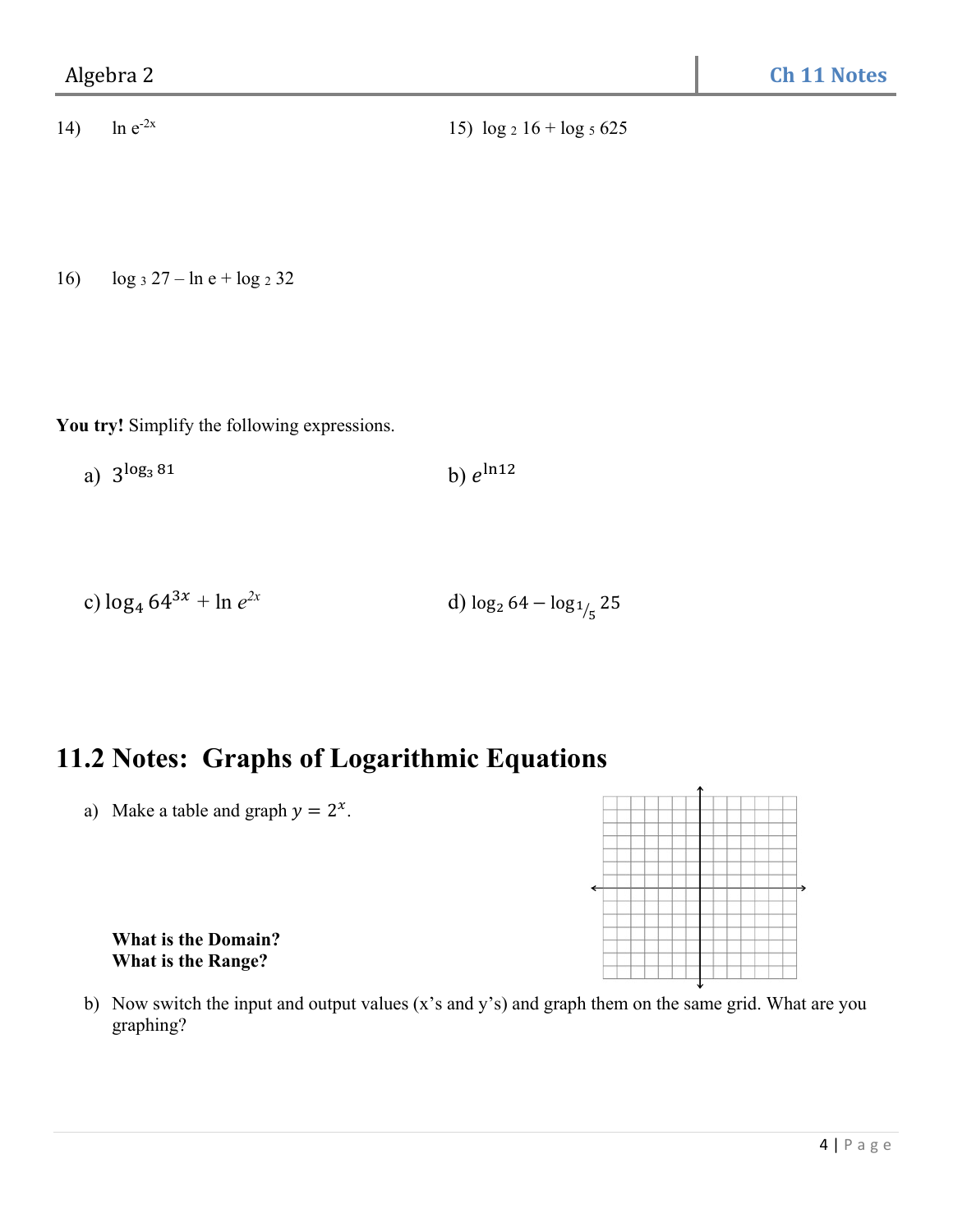- c) What is the domain and range for the function graphed in part b?
- d) Fill in the table and graph  $y = \log_2 x$ . What do you notice?

| X              | у |
|----------------|---|
| $\frac{1}{4}$  |   |
| $\frac{1}{2}$  |   |
| 1              |   |
| $\overline{2}$ |   |
| 4              |   |

So,  $y = 2^x$  and  $y = \log_2 x$  are \_\_\_\_\_\_\_\_\_\_\_\_\_\_\_\_\_\_\_\_\_\_\_.

Summarize the transformations for the graph of a logarithmic equation:

$$
f(x) = a \log_b(x - h) + k
$$

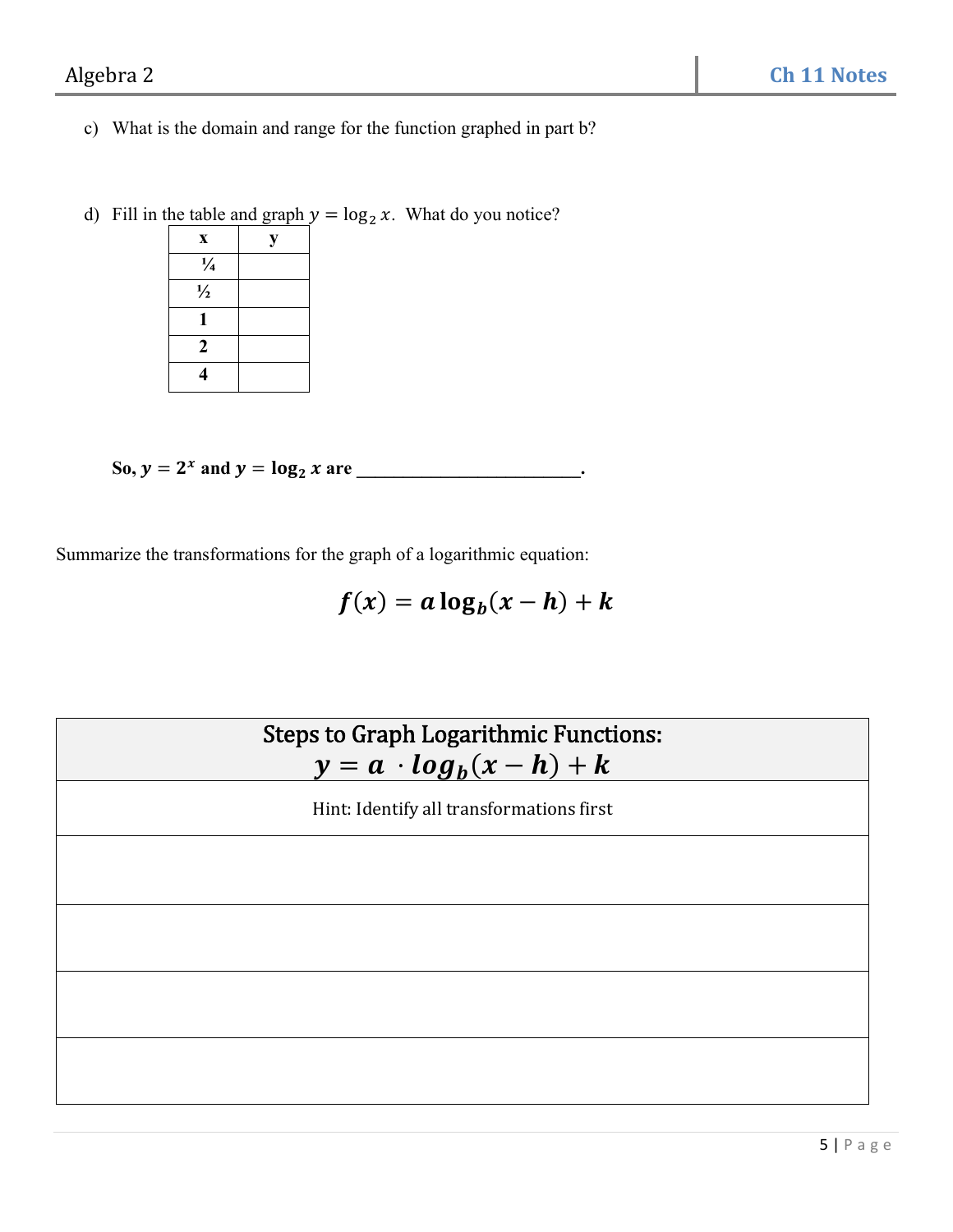## **Examples:** Graph the following functions and state the domain and range in set notation. 1)  $f(x) = \log_2(x+3) - 1$  2)  $f(x) = \log_3(x+2) + 4$



#### Domain: Domain:

Range: Range: Range: Range: Range: Range: Range: Range: Range: Range: Range: Range: Range: Range: Range: Range: Range:  $\mathbb{R}$ 



### Domain: Domain:

Range: Range: Range: Range: Range: Range: Range: Range: Range: Range: Range: Range: Range: Range: Range: Range:  $\alpha$ 













### Range: Range: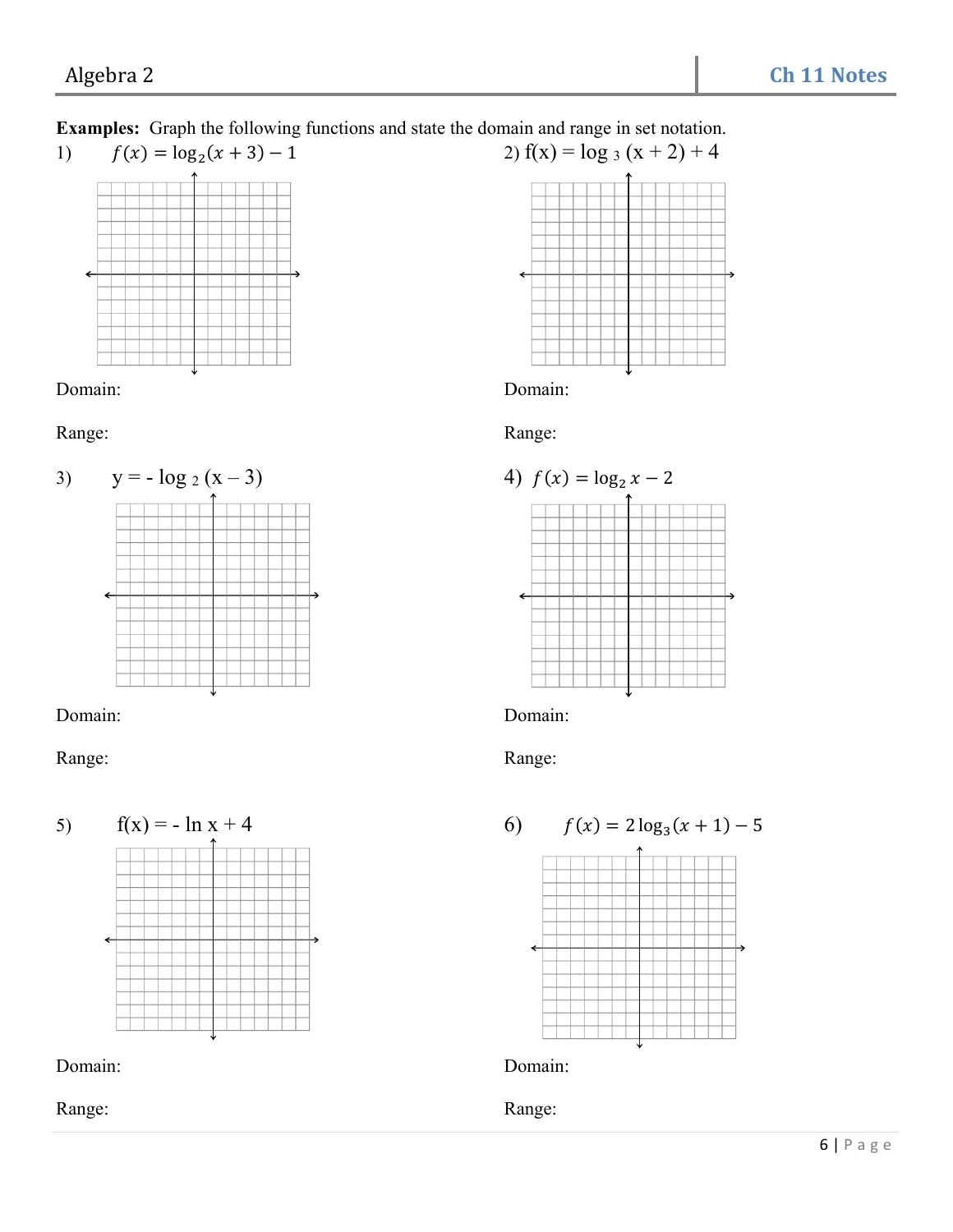

# **11.3 Notes: Properties of Logarithmic Expressions**

| Product Property:  |  |
|--------------------|--|
| Quotient Property: |  |
| Power Property:    |  |
|                    |  |

**Examples:** Use properties of logarithms to evaluate the following *Use*  $\log 65 \approx 0.898$  *and*  $\log 68 \approx 1.161$  *to evaluate the logarithm* 

|  | 1) $\log_6(\frac{5}{8})$ | 2) $\log_6 40$ |  | 3) $\log_6 125$ |
|--|--------------------------|----------------|--|-----------------|
|--|--------------------------|----------------|--|-----------------|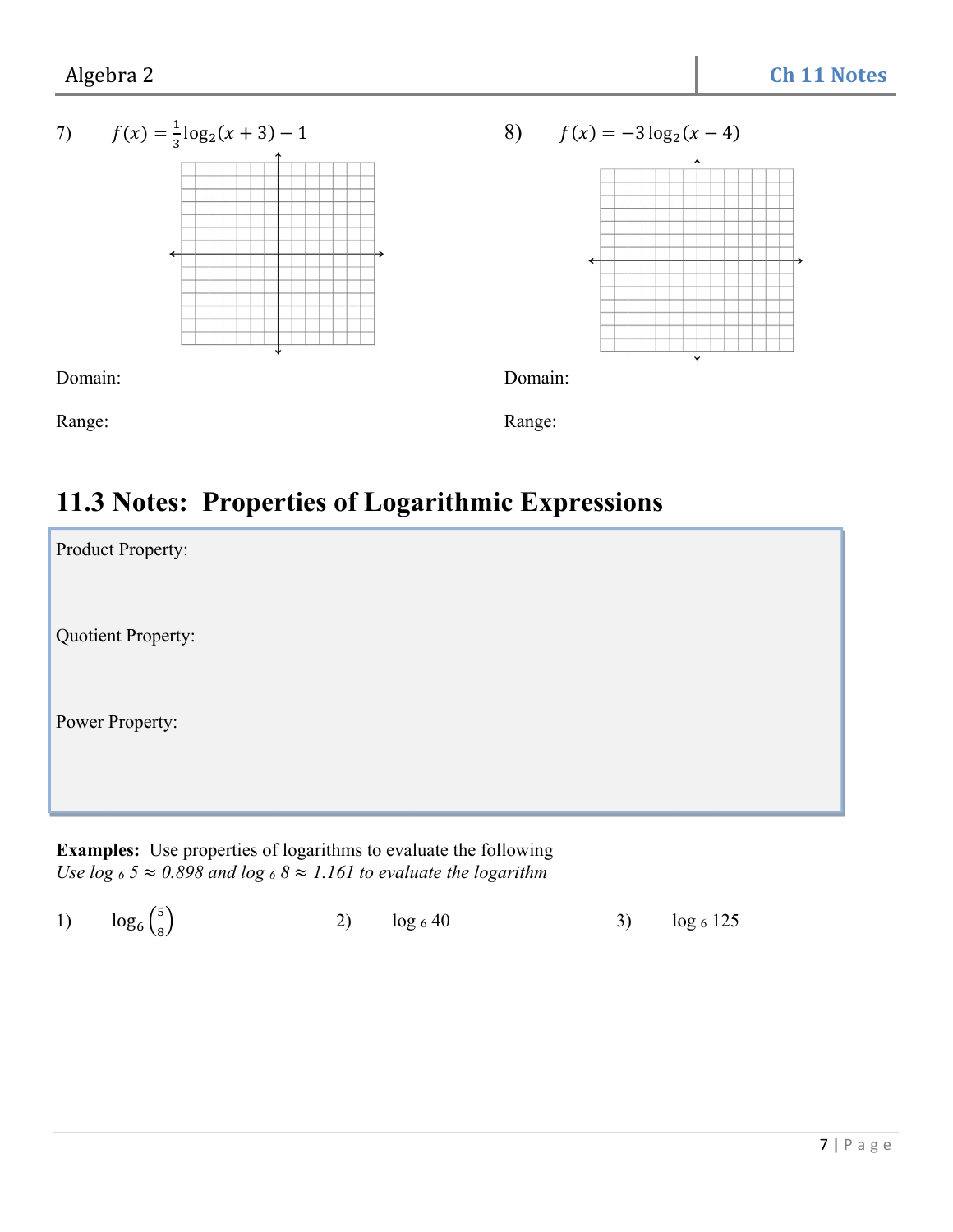**You try!** Use properties of logarithms to evaluate the following *Use*  $\log_3 6 \approx 1.631$  *and*  $\log_3 2 \approx 0.631$  *to evaluate the logarithm* 

a)  $\log_3 12$  b)  $\log_3 8$ 2  $\frac{2}{6}$ 

**Examples:** Condense each logarithmic expression.

4)  $2 \log x + 3 \log y - 2 \log z$  5)  $\ln 4 + 3 \ln 3 - \ln 12 + 6$ 

**You try!** Condense each logarithmic expression.

a) 
$$
\log_5 3 - 4 \log_5 a + 5 \log_5 b
$$
 b)  $3 \ln 2 - \ln 6 - \ln 4$ 

**Examples:** Expand each logarithmic expression.

6) 
$$
\log_7 \frac{3x}{5y}
$$
   
7)  $\ln \frac{2x^2}{5y}$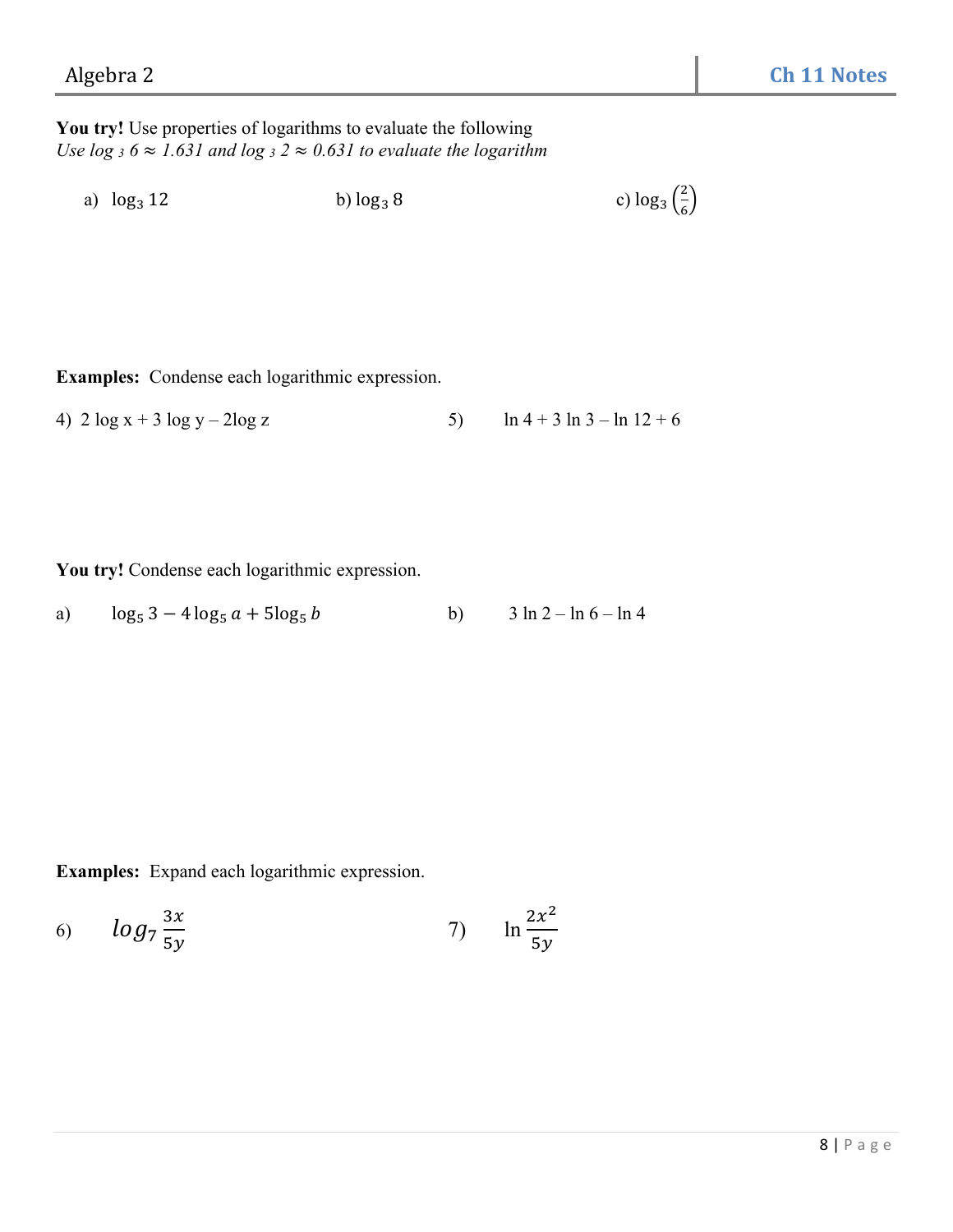**You try!** Expand each logarithmic expression.

a) 
$$
\log \frac{2ab^5}{3c^3}
$$
 \t\t b)  $\ln \frac{5x}{yz^4}$ 



**Examples:** Use the change-of-base formula to evaluate each logarithm. Give an exact answer and an approximate solution to three decimal places.

|  |  | 8) $\log_5 8$ |  | 9) $\log_8 14$ |  | 10) $\log_3 12$ |
|--|--|---------------|--|----------------|--|-----------------|
|--|--|---------------|--|----------------|--|-----------------|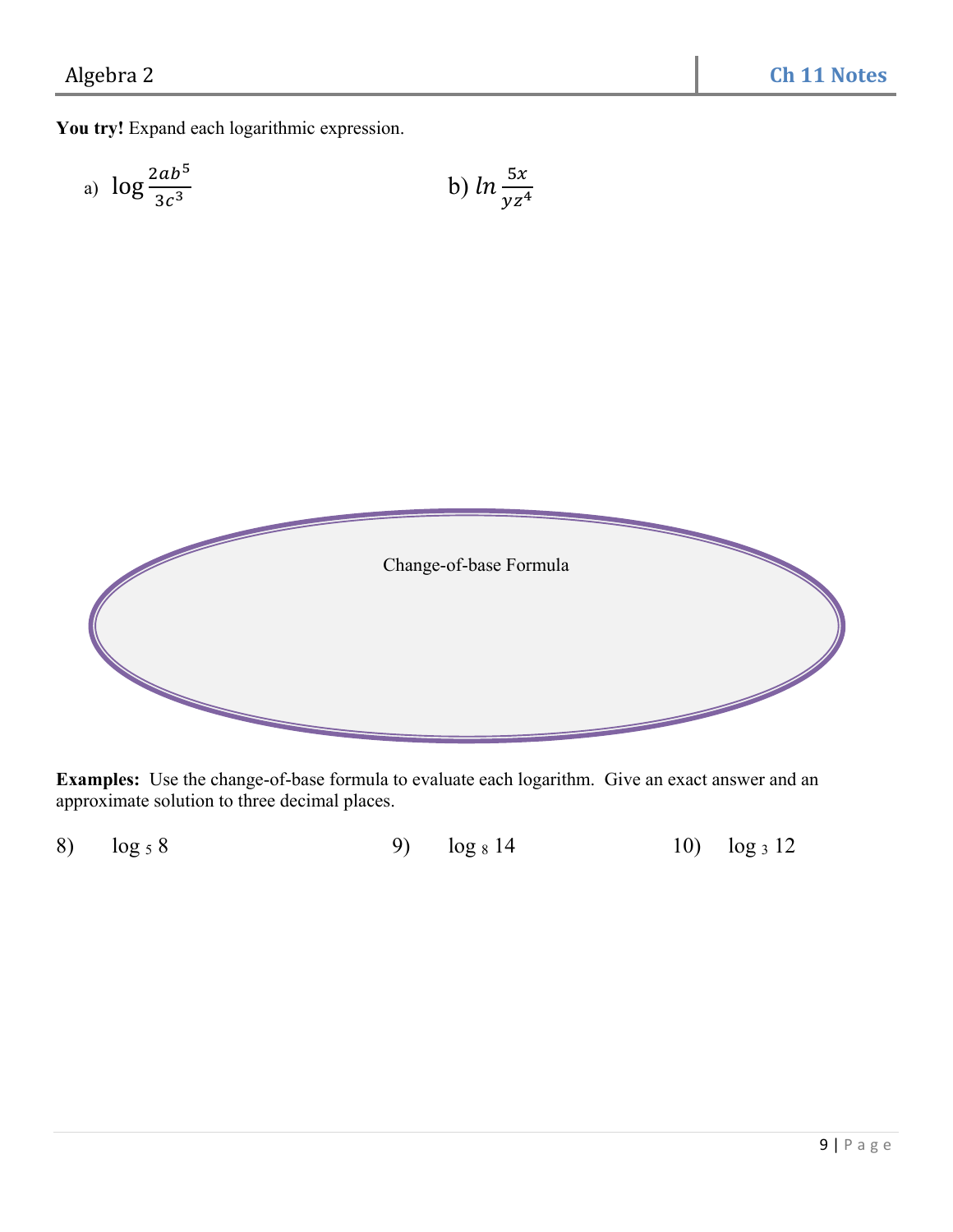**You try!** Use the change-of-base formula to evaluate each logarithm. Give an exact answer and an approximate solution to three decimal places.

a)  $\log_4 15$  b)  $\log_3 2$  c)  $\log_{100} 1$ 

## **11.4 Notes: Solving Logarithmic Equations**

Property of Equality for Logarithmic Equations

**Examples:** Solve each logarithmic equation and check for extraneous solutions.

1)  $\log_5 (4x - 7) = \log_5 (x + 5)$  2)  $\log_4 (5x - 1) = 3$ 

3)  $\ln (7x-4) = \ln (2x + 11)$  4)  $\log_3(x - 1) + \log_3 x = \log_3 20$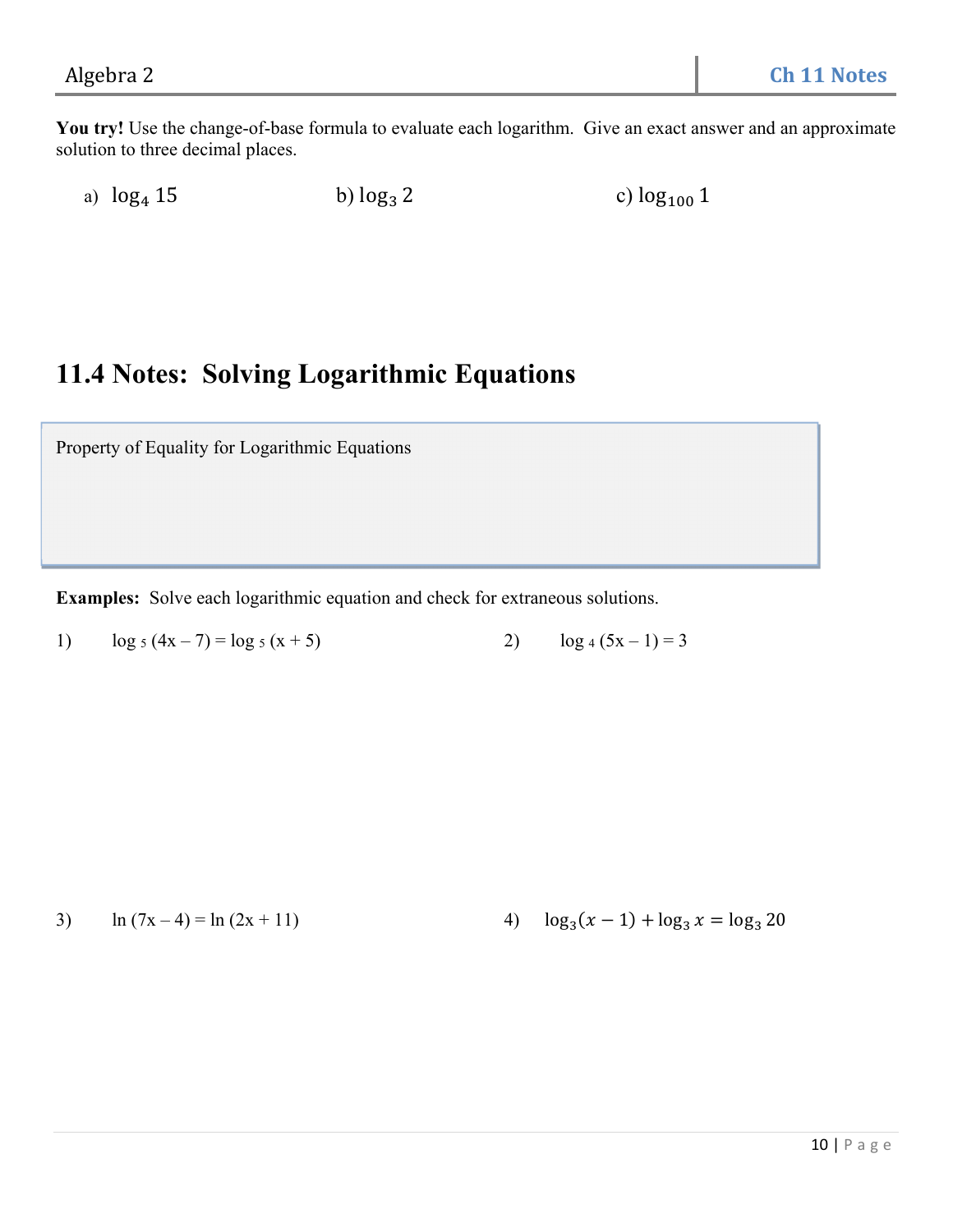## 5)  $\log_4(x+12) + \log_4 x = 3$  6)  $10 = \log_2(x-3) + 6$

**You try!** Solve each logarithmic equation and check for extraneous solutions.

a)  $\log (5x - 21) = \log (3x - 4)$  b)  $\ln (x - 2) + \ln x = \ln 8$ 

c) 
$$
3\log_2(x-7) = 24
$$
 d)  $\log x + \log(x+15) = 2$ 

8) The population of deer in a forest preserve can be modeled by the equation  $P = 50 + 200 \ln (t + 1)$ , where *t* is the time in years from the present. In how many years will be deer population reach 500?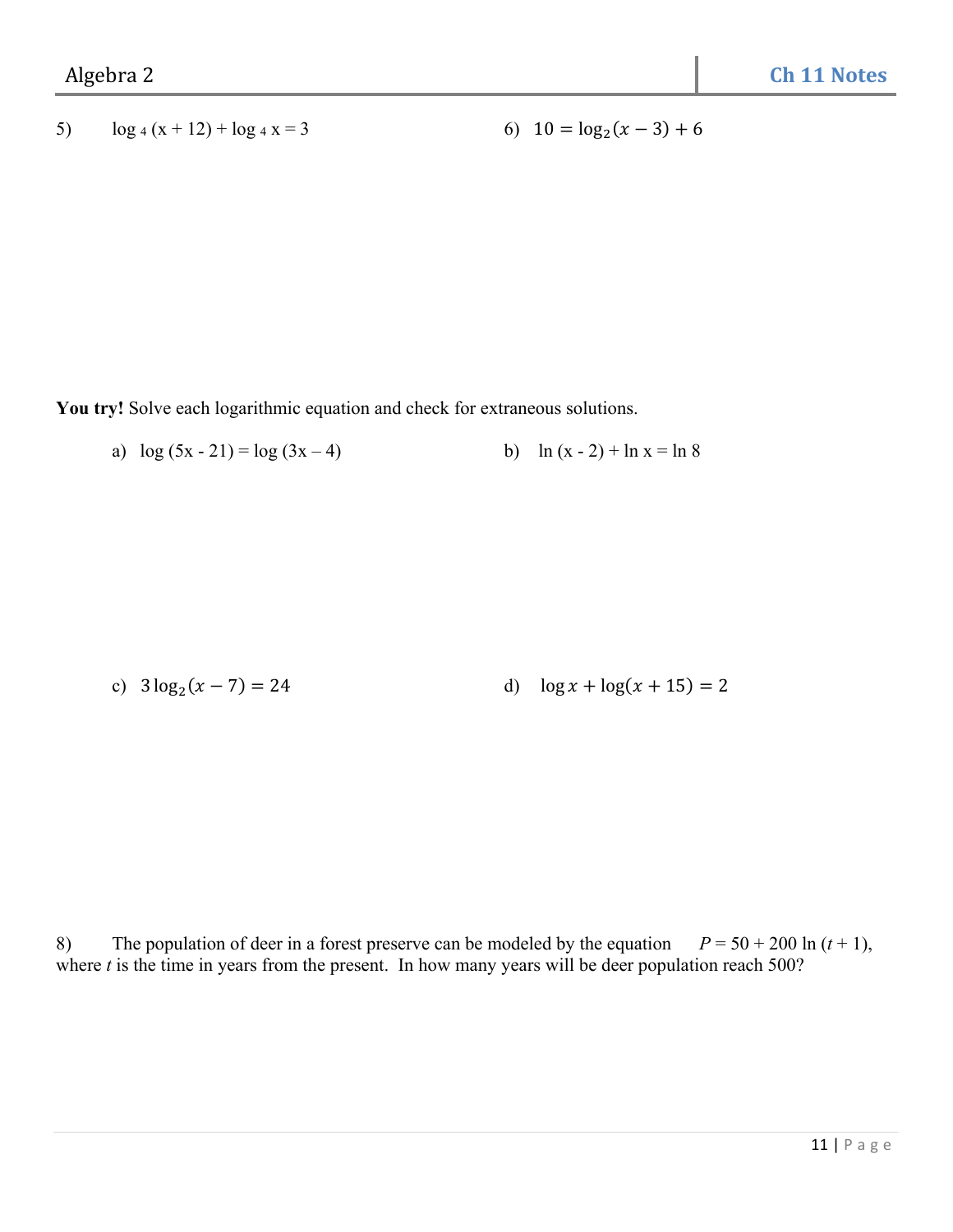9) One of the strongest earthquakes in recent history occurred in Mexico City in 1985 and measured 8.1 on the Richter scale. Find the amount of energy, E, released by this earthquake with a magnitude of *M*.

Use the formula:  $\frac{2}{3}$  log  $\frac{E}{10^{11.8}}$ 

## **11.5 Notes: Solving Exponential Equations**

**Examples:** Solve the following equations by taking the logarithm of both sides or by re-writing it in logarithm form. Give an exact solution and an approximate solution rounded to three decimal places.

1)  $4^x = 11$ 2)  $7^{9x} = 15$  3)  $4e^{-0.3x} - 7 = 13$ 

You try! Solve the following equations by taking the logarithm of both sides or by re-writing it in logarithm form. Give an exact solution and an approximate solution rounded to three decimal places.

a) 
$$
3e^{2x} + 5 = 20
$$
 b)  $3^{2x} = 18$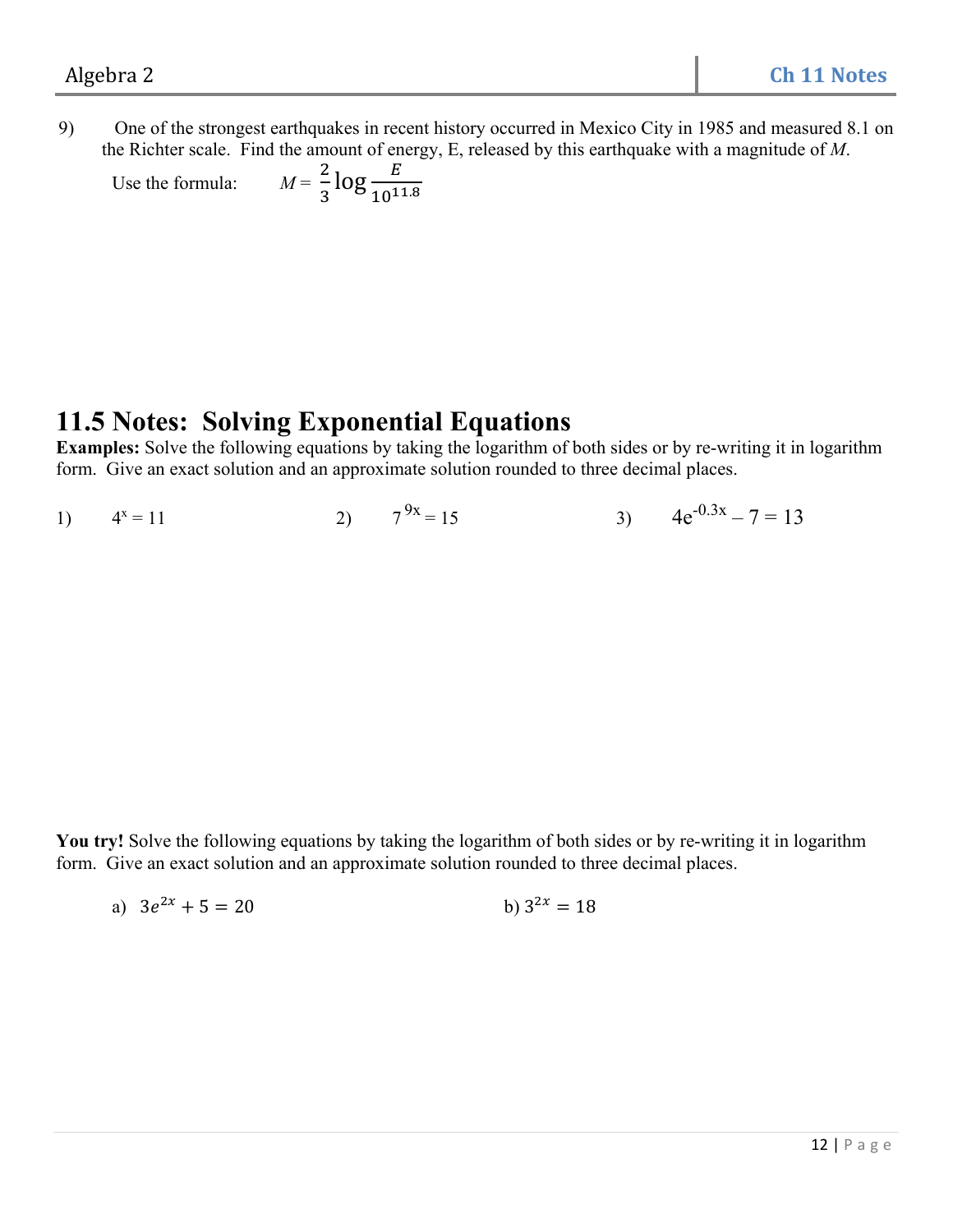#### **Work with a partner to answer this question. Be prepared to explain your process to the class.**

You want to buy a car that is going to cost \$4,000. Right now you have saved \$3,000 but you want to invest your money to help is grow a little faster. The bank will offer you a savings account that earns 5% interest compounded annually. How long will it take for you to have enough money for your car?

**Example 4:** If \$5,000 is deposited in an account at the bank and earns 7.5% annual interest, compounded annually, how long does it need to stay in the account in order to double? Use the formula  $A = P(1 + \frac{r}{n})^{nt}$ 

**Example 5:** If \$2,500 is invested at a rate of 3% compounded continuously, find the amount of time for the account to have \$3,300 in it. Use the formula  $A = Pe^{rt}$ 

**Example 6:** Your freshman year of high school you were given some money to invest in a savings account. You wanted to have \$3,000 when you graduated in four years. The bank gave you an interest rate of 8% compounded continuously. How much money did you invest? Use the formula  $A = Pe^{rt}$